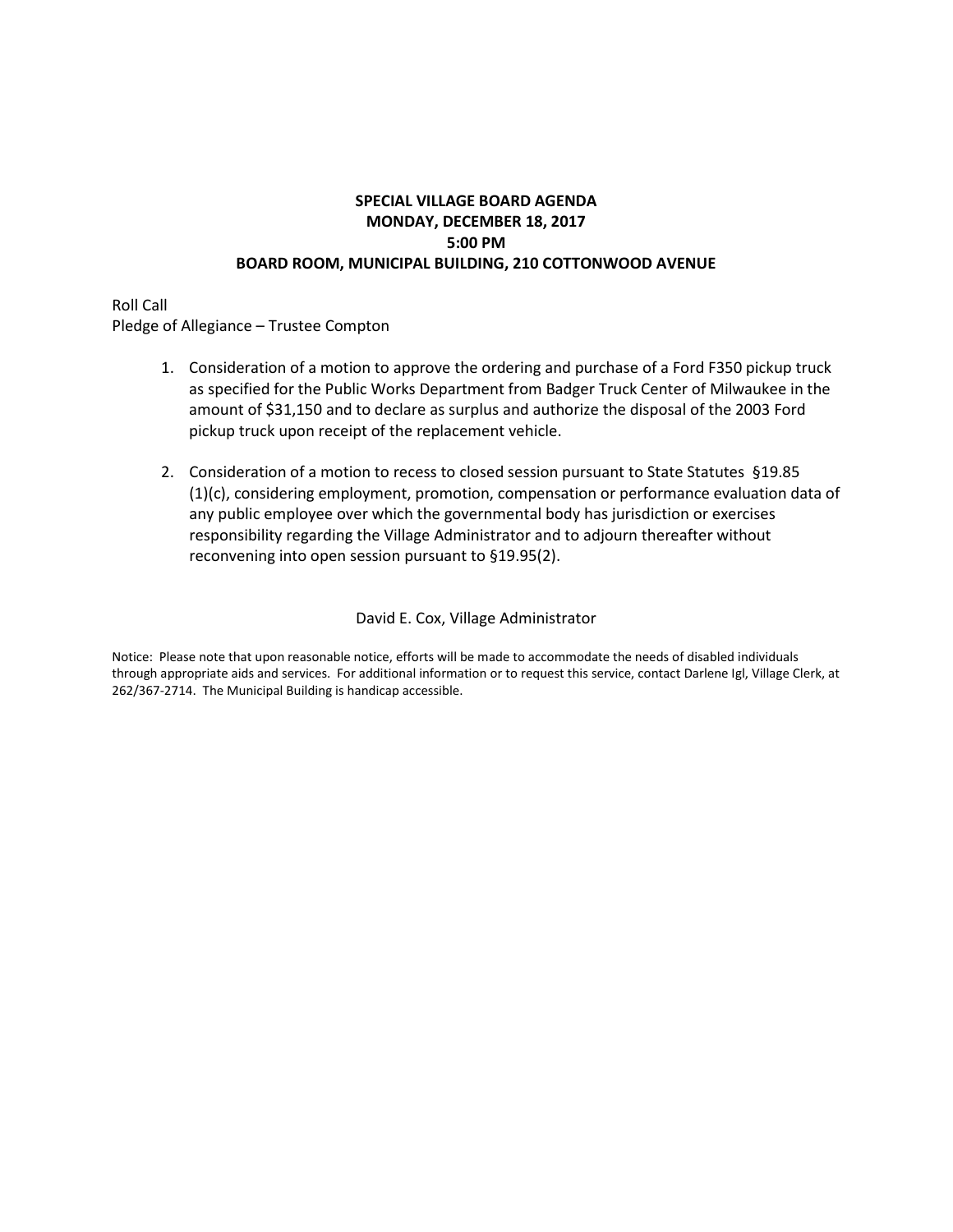#### **MEMORANDUM**

**TO:** President and Village Board

**FROM:** David E. Cox, Village Administrator

**DATE:** December 14, 2017

**SUBJECT:** Meting Follow Up and Special Meeting

Staff has followed up on the items of concern outlined at Monday's meeting. Below is information on Lighthouse Events, the company running the event near Lake Country Lutheran. Attached to this memo is a memo from staff regarding the proposed purchase of a Ford F350. President Pfannerstill has requested a **special meeting** of the Village Board be scheduled for **Monday, December 18, 2017 beginning at 5:00pm** in the Village Board Room to consider the truck purchase and to undertake further consideration of my review and salary.

As a matter of information, I contacted Lighthouse Events to inquire about them. As was alluded to at the meeting, they are a professional events company that is paid to arrange running events for others and manages its own running events for profit. It also undertakes organizing running events for charity purposes either for other organization or on its own. In this particular case, the run is being produced by Lighthouse as a charity run for the benefit of myTEAM TRIUMPH, which is described in the text of the owner's email to me below.

*Hi Dave,* 

*Thanks for reaching out on this. I love telling our story. Lighthouse has been around for 12 years now and produces running / fitness events around the country. We're based here in Wisconsin (Hartford) and work with a wide range of charities to help them with fundraising and promotion of their cause. We work with myTEAM TRIUMPH, a local non‐ profit who's [sic] mission is to take disabled body athletes and empower them to compete in running event and triathlon events. They do amazing work! We also work with the Milwaukee Rescue Mission (all their programs) to help and give back to the MKE area. We've raised large amounts of money for childhood cancer research for our friend John McGloklin from the MACC Fund. We do produce events and do that for our career, but our main focus is encouraging and uplifting people by giving them a network of positive thinking athletes to connect with on their journey to being a strong and heather them. We've really grown over the passed [sic] few years and I credit that 100%* to the fact that we focus on the people who race with us and do all we can to uplift them *and make sure we leave a positive impact on their life.* 

*This specific race is benefiting myTEAM TRIUMPH as well as the MRM (their childrens [sic] program). I believe we're also collecting jackets to donate to homeless at this event ‐ but I'd have to double check with my crew on that.*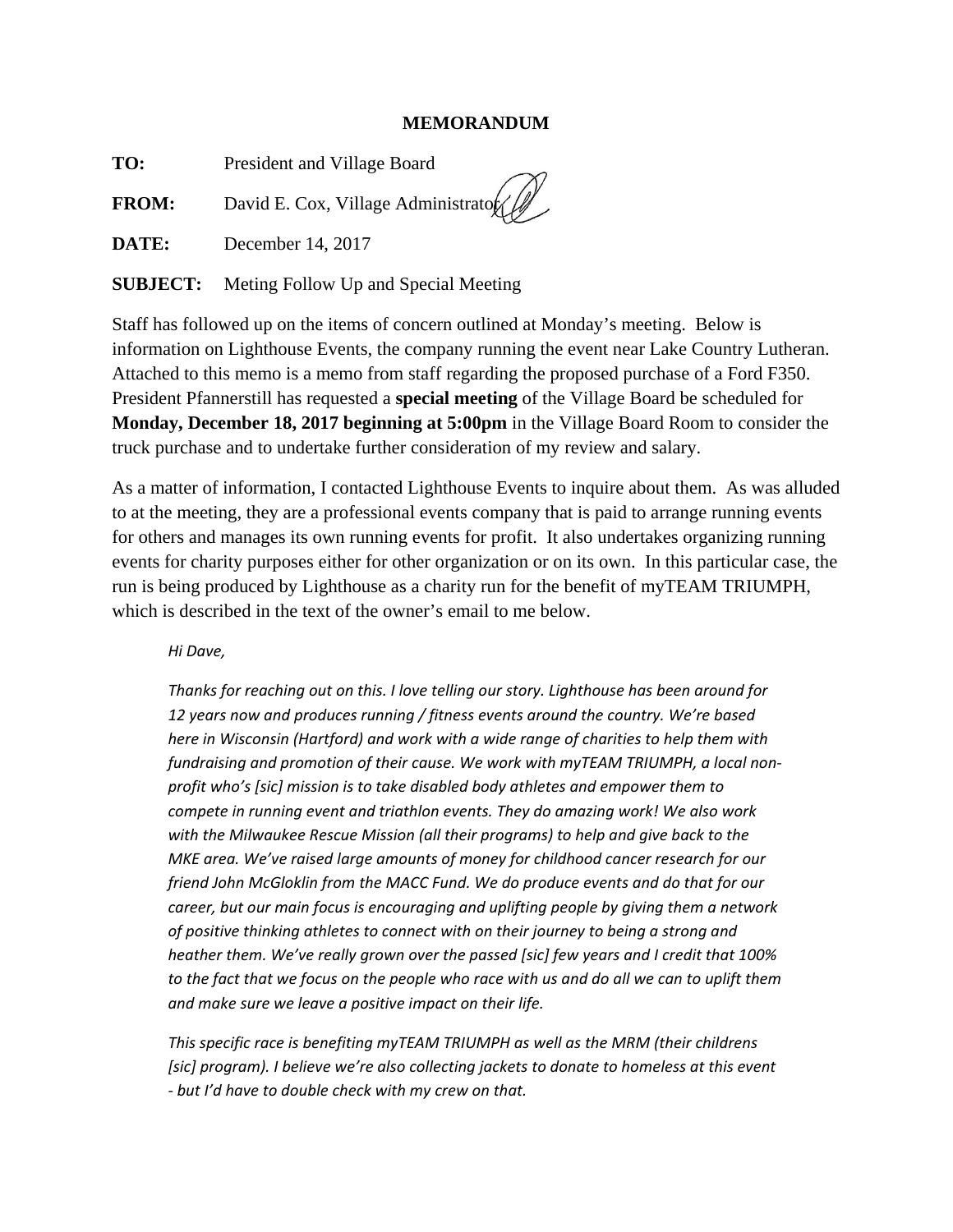*Hope this helps. You can always find more info on us @ www.racelighthosue.com*

*Let me know if you have any other questions. I believe this will be the 8th years we've run the course over at LCL. It's a tough route with a few hills but people always love the challenge. Have a great day!*

*CRAIG BRAUN, Owner & Race Director*

If the Board has more questions regarding the Lighthouse event, please contact me.

DC1 General Memo

Attachment

cc: Darlene Igl, Village Clerk

Mike Einweck, Public Works Director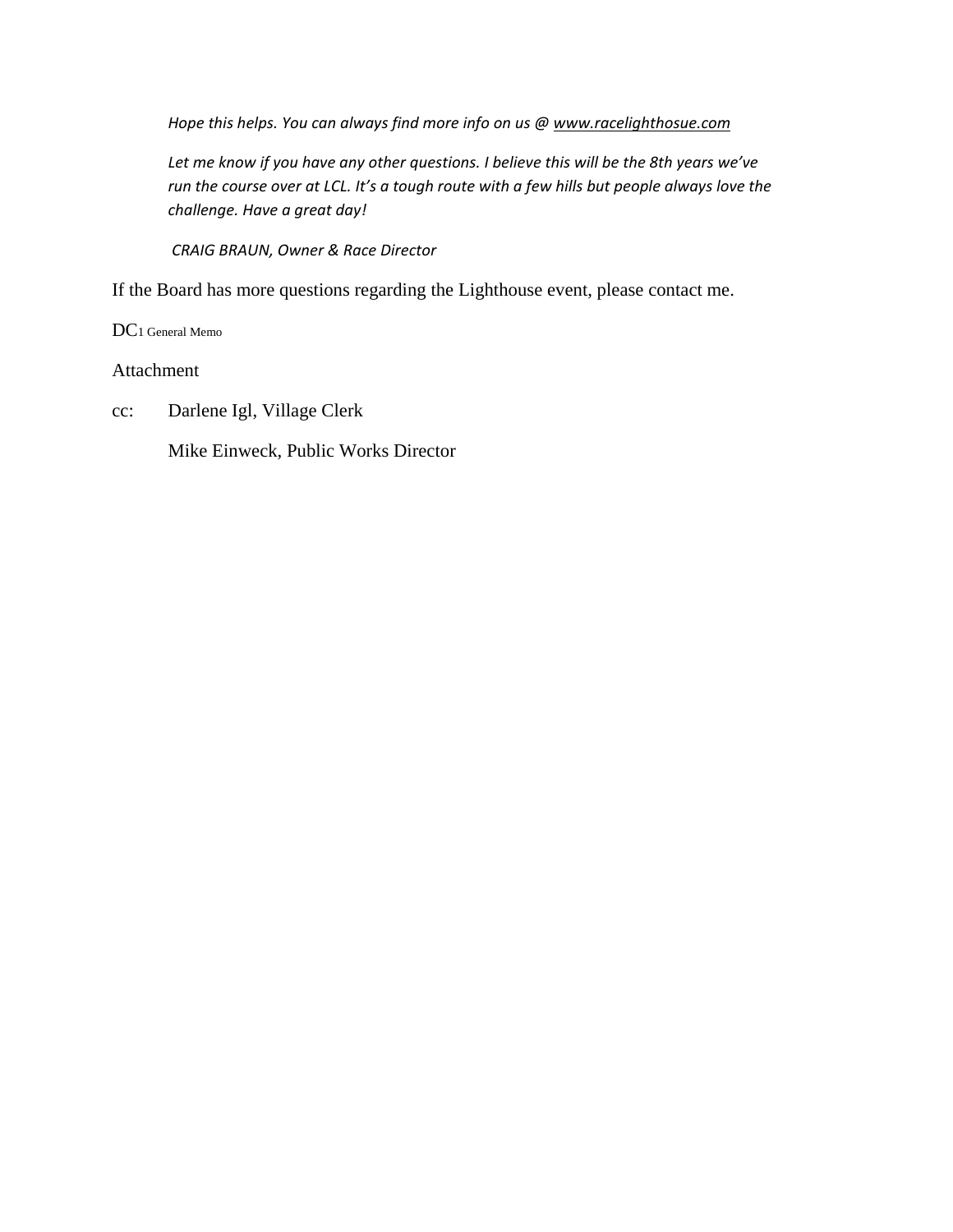## **MEMO**

**TO: David E. Cox/Village Administrator** 

**FROM: Michael D. Gerszewski/Operation Supervisor** 

**DATE: December 6, 2017** 

# **SUBJECT: Authorization to purchase a replacement pickup truck**

The Village Board tabled the prior Public Works request for approval to replace a 2003 Ford F250 pickup truck with a new F350 pickup truck. The action was tablde in response to concerns raised about the replacement vehicle being a F350 or even a F250. Specifically, the concern was that the truck would get significantly lower gas economy and that it was overpowered for our needs. It was suggested that the needs could be met with a F150-type vehicle. This memo will outline the comparisons between the vehicles and the reasons that staff is recommending the purchase of an F350.

The Ford F150 has a towing capacity of up to 8,000 pounds and fuel economy of about 19mpg. The other two truck types (F250 and F350) have the same powertrain (engine and transmission) and same rear axle ratio and, as a result, experience the same fuel economy (about 12mpg). Also, because the powertrain is the same, the larger trucks have the same towing capacity at over 13,000 pounds. As noted during the meeting, the "mini" excavator that we need to tow is approximately 12,500 pounds plus its trailer, which is at the maximum official capacity of the larger vehicles and well exceeds the F150. We also have a generator for use at lift stations that is also in this weight category as well as the trench box and other items. It should be noted that the F350 is proposed to be supplied with 18" wheels that helps with the increased load capacity.

The main difference between the F250 and F350 vehicles is the heavier suspension system of the F350, which generates a slightly higher payload capacity and increases the overall ruggedness of the vehicle. As the Board will recall, we keep vehicles for about 15 years before they are replaced and take steps to ensure that those service years come at the lowest overall cost. Staff believes that by upgrading to the heavier duty F350, it is operating below its maximum capacity most of the time resulting in less wear and tear on the vehicle and, in turn, less maintenance costs over its life.

As of today, the cost differential between an F350 and an F250 is about \$2,700 due to a recently-implemented increase in the municipal discount for F250. Over the 15 year life of the vehicle, staff believes the cost difference is worth the investment to minimize wear-related maintenance and to ensure the vehicle has the ability to perform as we need it to. Additionally, a F350 should result in a higher trade in value when it is time to replace the vehicle.

If this purchase is approved, the Village's fleet will have four (4) F350 trucks, one (1) F250 and four (4) F150s or smaller trucks. The other trucks in the fleet are either specialty trucks (Sewer Vac Truck) or are the large dump trucks. By having another F350 in the fleet, staff has more